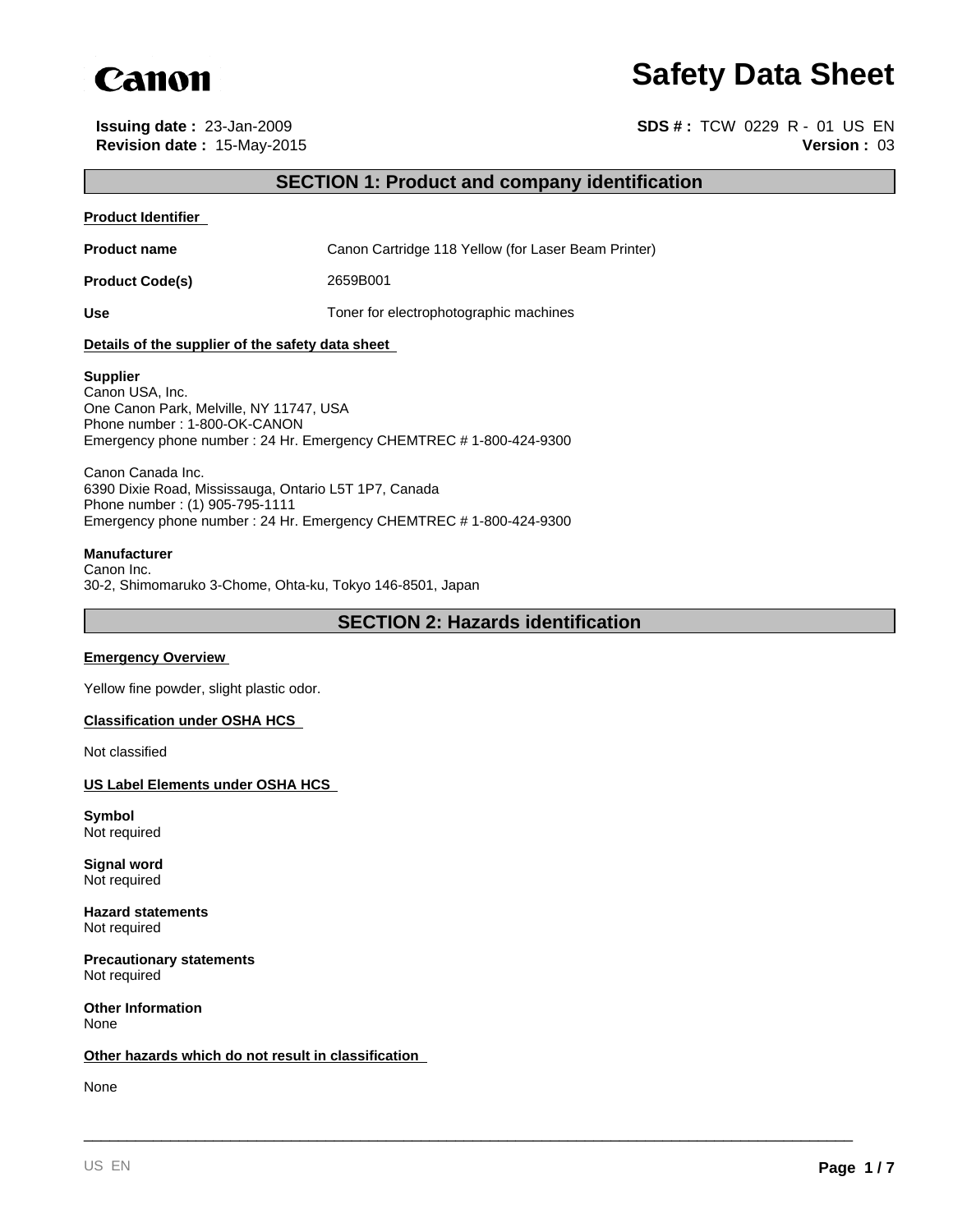## **SECTION 3: Composition/information on ingredients**

\_\_\_\_\_\_\_\_\_\_\_\_\_\_\_\_\_\_\_\_\_\_\_\_\_\_\_\_\_\_\_\_\_\_\_\_\_\_\_\_\_\_\_\_\_\_\_\_\_\_\_\_\_\_\_\_\_\_\_\_\_\_\_\_\_\_\_\_\_\_\_\_\_\_\_\_\_\_\_\_\_\_\_\_\_\_\_\_\_

| <b>Chemical name</b>       | <b>CAS-No</b> | Weight %  |
|----------------------------|---------------|-----------|
| Styrene acrylate copolymer | CBI           | $75 - 85$ |
| Wax                        | CBI           | $5 - 10$  |
| Piament                    | CBI           | - ה       |
| Amorphous silica           | 7631-86-9     |           |

## **SECTION 4: First aid measures**

#### **Description of first aid measures**

| <b>Inhalation</b>                                           | Move to fresh air. Get medical attention immediately if symptoms occur.                                             |  |
|-------------------------------------------------------------|---------------------------------------------------------------------------------------------------------------------|--|
| Ingestion                                                   | Rinse mouth. Drink 1 or 2 glasses of water. Get medical attention immediately if symptoms<br>occur.                 |  |
| <b>Skin Contact</b>                                         | Wash off immediately with soap and plenty of water. Get medical attention immediately if<br>symptoms occur.         |  |
| <b>Eye Contact</b>                                          | Flush with plenty of water. Get medical attention immediately if symptoms occur.                                    |  |
| Most important symptoms and effects, both acute and delayed |                                                                                                                     |  |
| <b>Inhalation</b>                                           | None under normal use. Exposure to excessive amounts of dust may cause physical<br>irritation to respiratory tract. |  |
| Ingestion                                                   | None under normal use.                                                                                              |  |
| <b>Skin Contact</b>                                         | None under normal use.                                                                                              |  |
| <b>Eye Contact</b>                                          | None under normal use. May cause slight irritation.                                                                 |  |
| <b>Chronic Effects</b>                                      | None under normal use. Prolonged inhalation of excessive amounts of dust may cause lung<br>damage.                  |  |

#### **Indication of any immediate medical attention and special treatment needed**

None

## **SECTION 5: Firefighting measures**

\_\_\_\_\_\_\_\_\_\_\_\_\_\_\_\_\_\_\_\_\_\_\_\_\_\_\_\_\_\_\_\_\_\_\_\_\_\_\_\_\_\_\_\_\_\_\_\_\_\_\_\_\_\_\_\_\_\_\_\_\_\_\_\_\_\_\_\_\_\_\_\_\_\_\_\_\_\_\_\_\_\_\_\_\_\_\_\_\_

#### **Extinguishing media**

**Suitable extinguishing media** Use CO2, dry chemical, or foam, Water.

#### **Unsuitable extinguishing media** None

#### **Special hazards arising from the substance or mixture**

#### **Special Hazard**

May form explosive mixtures with air.

#### **Hazardous combustion products**

Carbon dioxide (CO 2), Carbon monoxide (CO)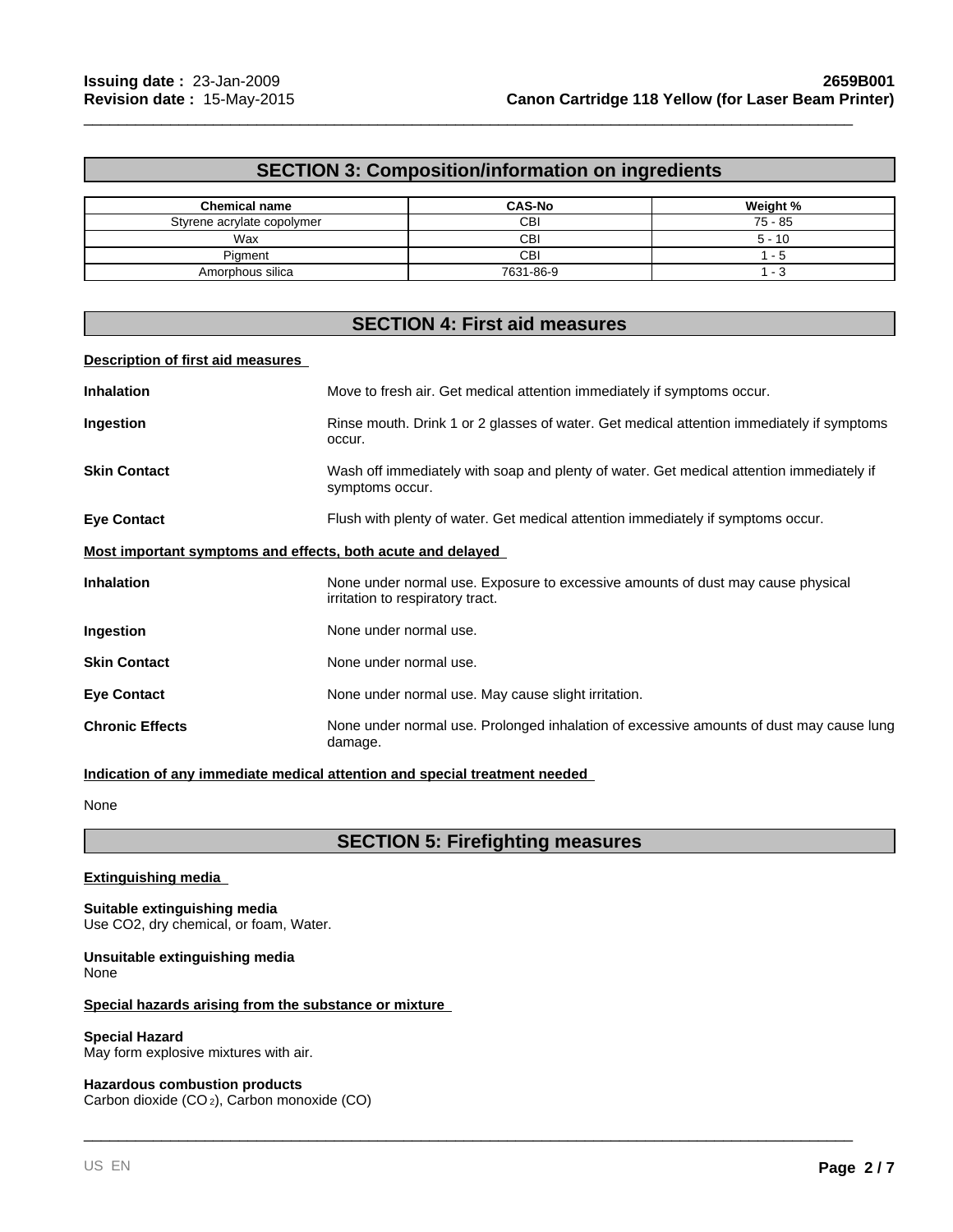#### **Advice for firefighters**

#### **Special protective equipment for fire-fighters**

**None** 

## **SECTION 6: Accidental release measures**

\_\_\_\_\_\_\_\_\_\_\_\_\_\_\_\_\_\_\_\_\_\_\_\_\_\_\_\_\_\_\_\_\_\_\_\_\_\_\_\_\_\_\_\_\_\_\_\_\_\_\_\_\_\_\_\_\_\_\_\_\_\_\_\_\_\_\_\_\_\_\_\_\_\_\_\_\_\_\_\_\_\_\_\_\_\_\_\_\_

#### **Personal precautions, protective equipment and emergency procedures**

Avoid breathing dust. Avoid contact with skin, eyes and clothing.

#### **Environmental Precautions**

Keep out of waterways.

#### **Methods and material for containment and cleaning up**

Clean up promptly by scoop or vacuum. If a vacuum cleaner is used, be sure to use a model with dust explosion safety measures. May form explosive mixtures with air.

#### **Other Information**

None

## **SECTION 7: Handling and storage**

#### **Precautions for safe handling**

Avoid breathing dust. Avoid contact with skin, eyes and clothing. Clean contaminated surface thoroughly. Use only with adequate ventilation.

#### **Conditions for safe storage, including any incompatibilities**

Keep in a dry, cool and well-ventilated place. Keep out of the reach of children. Incompatible with oxidizing agents.

### **SECTION 8: Exposure controls/personal protection**

#### **Exposure guidelines**

| <b>Chemical name</b> | PEL<br>OSHA                                                  | <b>ACGIH</b><br>. . |
|----------------------|--------------------------------------------------------------|---------------------|
| <br>Amorphous silica | <b>TWA: 20</b><br>∷20 mppcf                                  | None                |
| 7631-86-9            | $\sim$<br>TWA<br>(80)<br>10 <sub>0</sub><br>, ma/mª<br>SI021 |                     |

**Appropriate engineering controls** None under normal use conditions.

**Individual protection measures, such as personal protective equipment Eye/face Protection** Not required under normal use. **Skin Protection** Not required under normal use. **Respiratory Protection** Not required under normal use.

#### **SECTION 9: Physical and chemical properties**

**Information on basic physical and chemical properties** 

**Appearance Appearance Vellow** ; powder **Odor**<br>Odor threshold

Slight odor **No data available** 

\_\_\_\_\_\_\_\_\_\_\_\_\_\_\_\_\_\_\_\_\_\_\_\_\_\_\_\_\_\_\_\_\_\_\_\_\_\_\_\_\_\_\_\_\_\_\_\_\_\_\_\_\_\_\_\_\_\_\_\_\_\_\_\_\_\_\_\_\_\_\_\_\_\_\_\_\_\_\_\_\_\_\_\_\_\_\_\_\_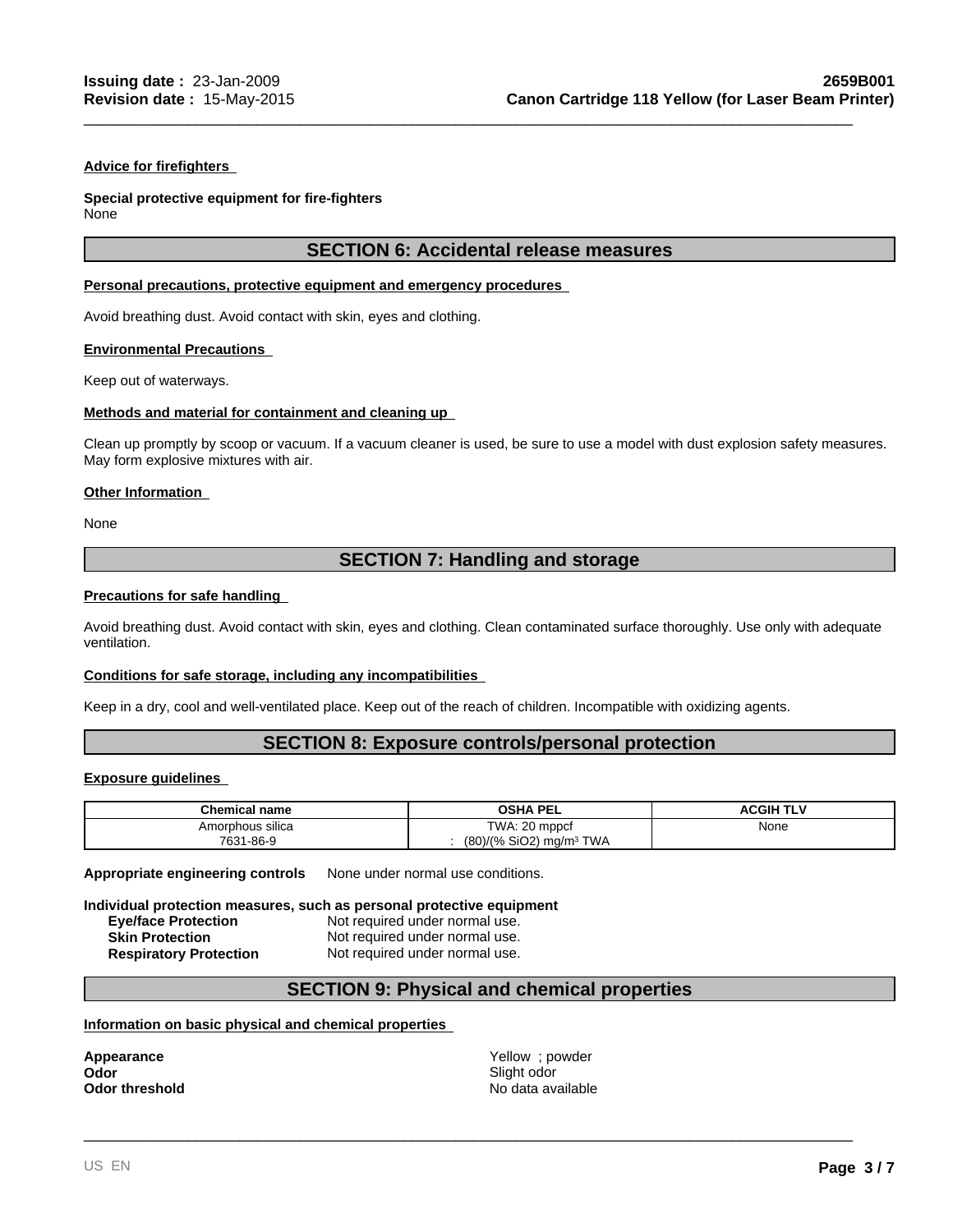**Evaporation Rate**<br> **Example:** Not Applicable<br> **Elammability (solid, gas)**<br> **Example:** Not flammable; estimated **Flammability (solid, gas) Flammability Limits in Air Upper Flammability Limit**<br> **Lower Flammability Limit**<br> **Lower Flammability Limit Lower Flammability Limit Vapor pressure** Not Applicable **Vapor Density** Not Applicable **Relative density** 1.0-1.2 **Solubility(ies)**<br> **Partition coefficient: n-octanol/water**<br> **Partition coefficient: n-octanol/water**<br> **Community** Communication Communication Communication Communication Communication Communication Communication Communica **Partition coefficient: n-octanol/water** Not Applicable Not Applicable Autoignition Temperature (°C) **Melting/Freezing point (°C)**<br> **Boiling Point/Range (°C)**<br> **Boiling Point/Range (°C)**<br> **Boiling Point/Range (°C) Boiling Point/Range (°C)** Not Applicable<br> **Flash Point (°C)** Not Applicable **Flash Point (°C) Autoignition Temperature (°C) Decomposition Temperature (°C) Viscosity (mPa s)** Not Applicable

#### **Other Information**

No data available

**pH** Not Applicable

\_\_\_\_\_\_\_\_\_\_\_\_\_\_\_\_\_\_\_\_\_\_\_\_\_\_\_\_\_\_\_\_\_\_\_\_\_\_\_\_\_\_\_\_\_\_\_\_\_\_\_\_\_\_\_\_\_\_\_\_\_\_\_\_\_\_\_\_\_\_\_\_\_\_\_\_\_\_\_\_\_\_\_\_\_\_\_\_\_

> 200

## **SECTION 10: Stability and reactivity**

#### **Reactivity**

None

#### **Chemical stability**

**Stable** 

#### **Possibility of Hazardous Reactions**

None

#### **Conditions to Avoid**

None

#### **Incompatible materials**

Acids, Bases, Oxidizing agents, Reducing agents.

#### **Hazardous Decomposition Products**

Carbon dioxide (CO 2), Carbon monoxide (CO)

## **SECTION 11: Toxicological information**

\_\_\_\_\_\_\_\_\_\_\_\_\_\_\_\_\_\_\_\_\_\_\_\_\_\_\_\_\_\_\_\_\_\_\_\_\_\_\_\_\_\_\_\_\_\_\_\_\_\_\_\_\_\_\_\_\_\_\_\_\_\_\_\_\_\_\_\_\_\_\_\_\_\_\_\_\_\_\_\_\_\_\_\_\_\_\_\_\_

#### **Information on toxicological effects**

| <b>Acute toxicity</b>             | Estimate: $LD50 > 2000$ mg/kg (Ingestion)                |
|-----------------------------------|----------------------------------------------------------|
| <b>Skin corrosion/irritation</b>  | Estimate: Non-irritant                                   |
| Serious eye damage/eye irritation | Estimate: Transient slight conjunctival irritation only. |
| <b>Sensitization</b>              | Estimate: Non-sensitizing                                |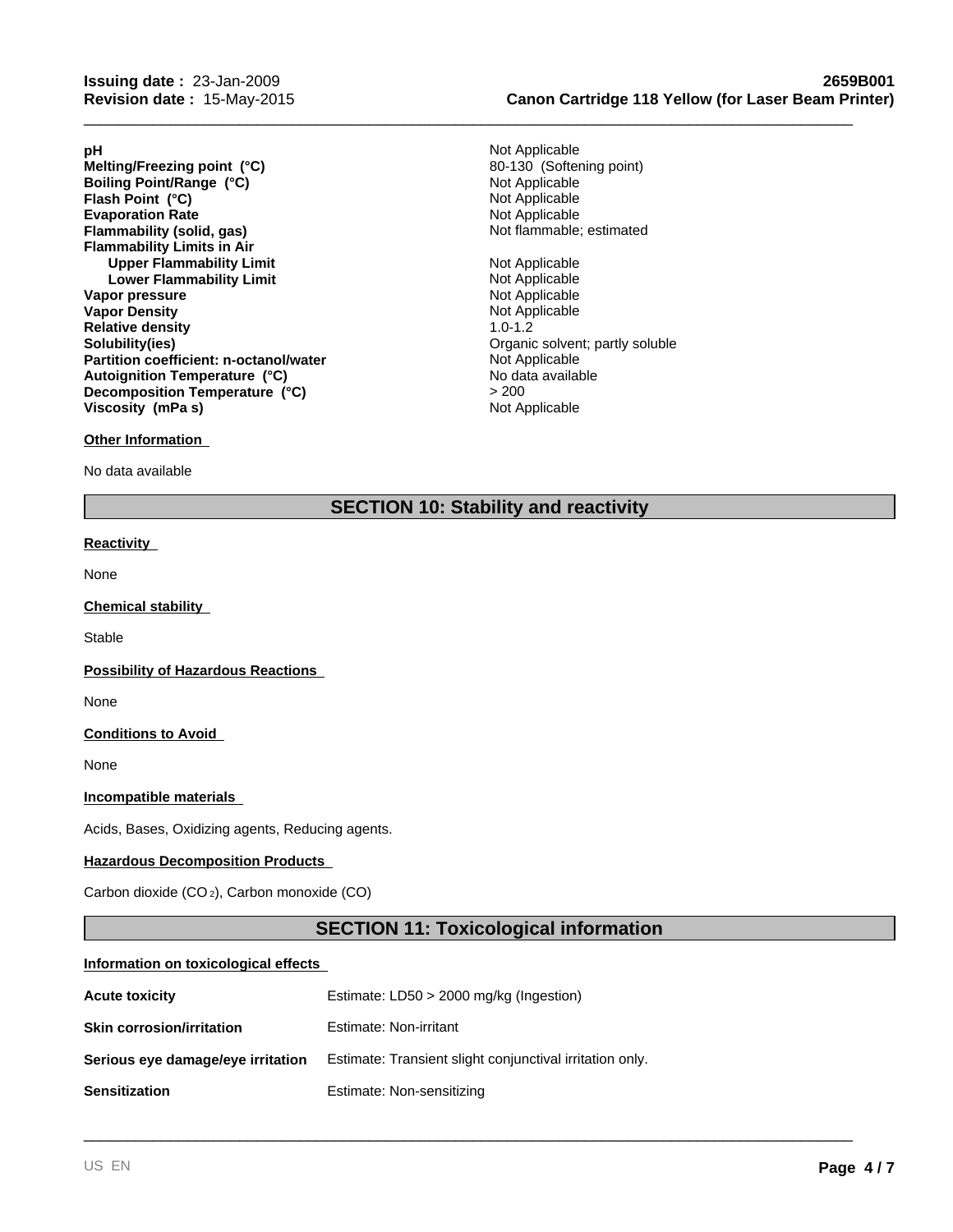|                                 | <b>SECTION 12: Ecological information</b>                                                                                                                                                                                                                                                                                                                                                                                                                                                                                                                                                                                                       |
|---------------------------------|-------------------------------------------------------------------------------------------------------------------------------------------------------------------------------------------------------------------------------------------------------------------------------------------------------------------------------------------------------------------------------------------------------------------------------------------------------------------------------------------------------------------------------------------------------------------------------------------------------------------------------------------------|
| <b>Other Information</b>        | No data available                                                                                                                                                                                                                                                                                                                                                                                                                                                                                                                                                                                                                               |
| <b>Aspiration hazard</b>        | No data available                                                                                                                                                                                                                                                                                                                                                                                                                                                                                                                                                                                                                               |
| <b>STOT - repeated exposure</b> | Muhle et al. reported pulmonary response upon chronic inhalation exposure in rats to a<br>toner enriched in respirable-sized particles compared to commercial toner. No pulmonary<br>change was found at 1 $mq/m3$ which is most relevant to potential human exposure. A<br>minimal to mild degree of fibrosis was noted in 22% of the animals at 4 mg/m <sup>3</sup> , and a mild<br>to moderate degree of fibrosis was observed in 92% of the animals at 16 mg/m <sup>3</sup> .<br>These findings are attributed to "lung overloading", a generic response to excessive<br>amounts of any dust retained in the lung for a prolonged interval. |
| <b>STOT - single exposure</b>   | No data available                                                                                                                                                                                                                                                                                                                                                                                                                                                                                                                                                                                                                               |
| <b>Reproductive Toxicity</b>    | No data available                                                                                                                                                                                                                                                                                                                                                                                                                                                                                                                                                                                                                               |
| Carcinogenicity                 | No data available                                                                                                                                                                                                                                                                                                                                                                                                                                                                                                                                                                                                                               |
| Germ cell mutagenicity          | Ames Test (S. typhimurium, E. coli): Negative                                                                                                                                                                                                                                                                                                                                                                                                                                                                                                                                                                                                   |

\_\_\_\_\_\_\_\_\_\_\_\_\_\_\_\_\_\_\_\_\_\_\_\_\_\_\_\_\_\_\_\_\_\_\_\_\_\_\_\_\_\_\_\_\_\_\_\_\_\_\_\_\_\_\_\_\_\_\_\_\_\_\_\_\_\_\_\_\_\_\_\_\_\_\_\_\_\_\_\_\_\_\_\_\_\_\_\_\_

#### **Toxicity**

#### **Ecotoxicity effects**

Estimate: Fish, 96h LC50 > 100 mg/l Estimate: Crustaceans, 48h EC50 > 100 mg/l Estimate: Algae, ErC50(0-72h) > 100 mg/l

#### **Persistence and degradability**

No data available

#### **Bioaccumulative potential**

No data available

#### **Mobility in soil**

No data available

#### **Other adverse effects**

No data available

## **SECTION 13: Disposal considerations**

#### **Waste treatment methods**

DO NOT put toner or a toner container into fire. Heated toner may cause severe burns. DO NOT dispose of a toner container in a plastic crusher. Use a facility with dust explosion prevention measures. Finely dispersed particles form explosive mixtures with air. Dispose of in accordance with local regulations.

## **SECTION 14: Transport information**

# \_\_\_\_\_\_\_\_\_\_\_\_\_\_\_\_\_\_\_\_\_\_\_\_\_\_\_\_\_\_\_\_\_\_\_\_\_\_\_\_\_\_\_\_\_\_\_\_\_\_\_\_\_\_\_\_\_\_\_\_\_\_\_\_\_\_\_\_\_\_\_\_\_\_\_\_\_\_\_\_\_\_\_\_\_\_\_\_\_ **UN number** None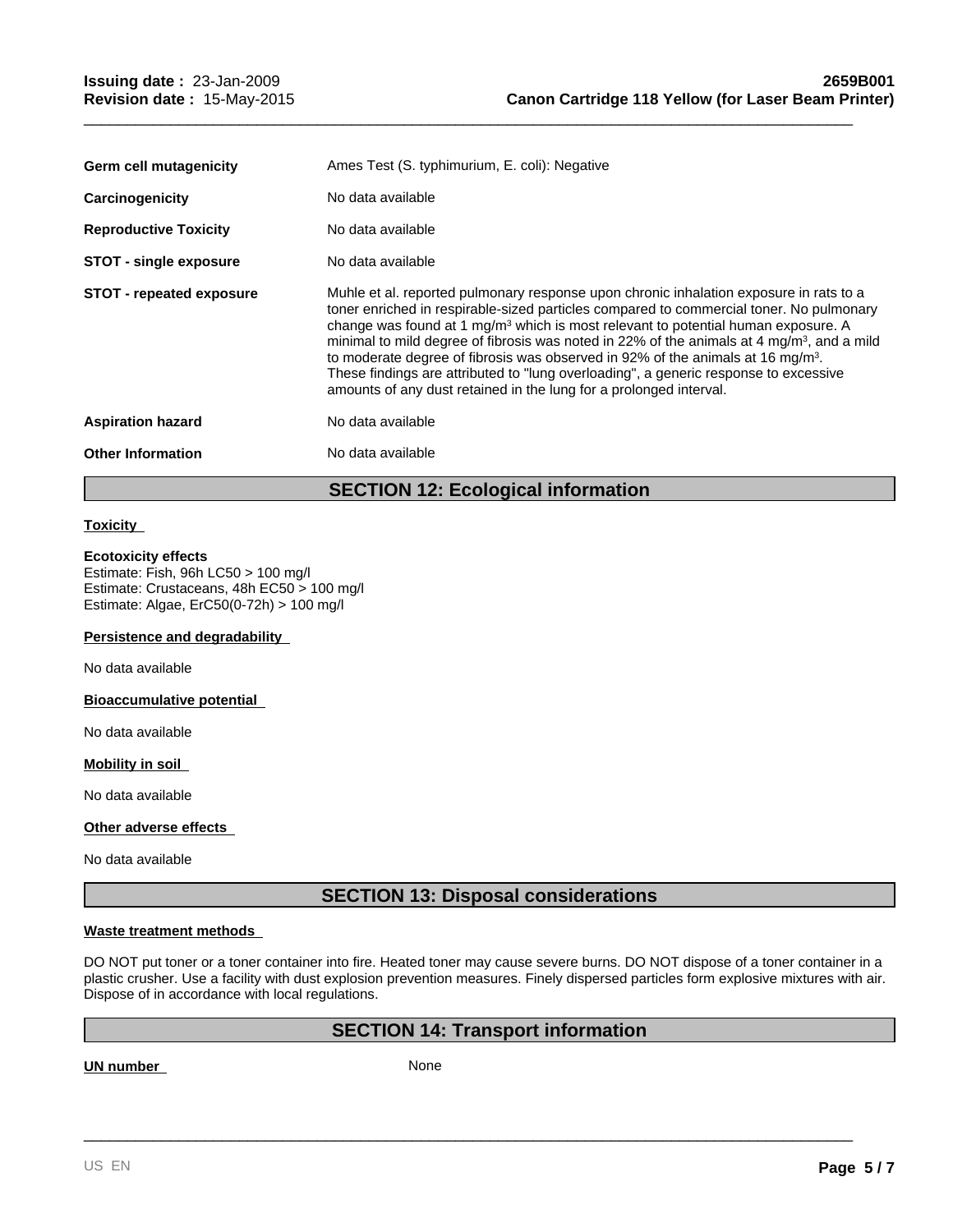| <b>UN Proper Shipping Name</b>             | None                                           |
|--------------------------------------------|------------------------------------------------|
| <b>Transport Hazard Class</b>              | None                                           |
| <b>Packing Group</b>                       | None                                           |
| <b>Environmental Hazards</b>               | No special environmental precautions required. |
| <b>Special Precautions for users</b>       | None                                           |
| Transport in bulk according to Annex II of | Not Applicable                                 |

## **SECTION 15: Regulatory information**

\_\_\_\_\_\_\_\_\_\_\_\_\_\_\_\_\_\_\_\_\_\_\_\_\_\_\_\_\_\_\_\_\_\_\_\_\_\_\_\_\_\_\_\_\_\_\_\_\_\_\_\_\_\_\_\_\_\_\_\_\_\_\_\_\_\_\_\_\_\_\_\_\_\_\_\_\_\_\_\_\_\_\_\_\_\_\_\_\_

**Safety, health and environmental regulations specific for the product in question** 

**TSCA Sec. 4,5,6,7,8,12b** None<br> **SARA Title III Sec. 313** None **SARA Title III Sec. 313 California Proposition 65** None **CEPA Sec. 81** None (Manufactured Item) **HPA (WHMIS)** None (Manufactured Article) **Other Information** None

**MARPOL 73/78 and the IBC Code** 

## **SECTION 16: Other information**

#### **Key literature references and sources for data**

- U.S. Department of Labor, 29CFR Part 1910
- U.S. Environmental Protection Agency, 40CFR Part 372
- U.S. Environmental Protection Agency, 40CFR Part 700-799
- U.S. Consumer Product Safety Commission, 16CFR Part 1500
- ACGIH, Threshold Limit Values for Chemical Substances and Physical Agents and Biological Exposure Indices
- U.S. Department of Health and Human Services National Toxicology Program, Annual Report on Carcinogens
- World Health Organization International Agency for Research on Cancer, IARC Monographs on the Evaluation on the Carcinogenic Risk of Chemicals to Humans
- California EPA, Code of Regulations Title 27. Division 4. Chapter 1. Safe Drinking Water and Toxic Enforcement Act of 1986

\_\_\_\_\_\_\_\_\_\_\_\_\_\_\_\_\_\_\_\_\_\_\_\_\_\_\_\_\_\_\_\_\_\_\_\_\_\_\_\_\_\_\_\_\_\_\_\_\_\_\_\_\_\_\_\_\_\_\_\_\_\_\_\_\_\_\_\_\_\_\_\_\_\_\_\_\_\_\_\_\_\_\_\_\_\_\_\_\_

- Environment Canada, Canadian Environmental Protection Act, 1999
- Health Canada, Hazardous Products Act, and Controlled Products Regulations
- Canada Workplace Hazardous Materials Information System

#### **Key or legend to abbreviations and acronyms used in the safety data sheet**

- OSHA HCS: Occupational Safety and Health Act, Hazard Communication Standard (USA)
- FHSA: Federal Hazardous Substances Act
- IARC: International Agency for Research on Cancer
- OSHA PEL: PEL(Permissible Exposure Limit) under Occupational Safety and Health Administration (USA)
- ACGIH TLV: TLV(Threshold Limit Value) under American Conference of Governmental Industrial Hygienists
- TWA: Time Weighted Average
- STEL: Short Term Exposure Limit
- TSCA: Toxic Substances Control Act
- SARA Title III: SARA Title III of the Superfund Amendments and Reauthorization Act of 1986
- Proposition 65: Safe Drinking Water and Toxic Enforcement Act of 1986
- CEPA: Canadian Environmental Protection Act, 1999
- HPA: Hazardous Products Act
- WHMIS: Workplace Hazardous Materials Information System
- CBI: Confidential Business Information

| <b>Issuing date:</b> | 23-Jan-2009 |
|----------------------|-------------|
|----------------------|-------------|

**Revision date :** 15-May-2015